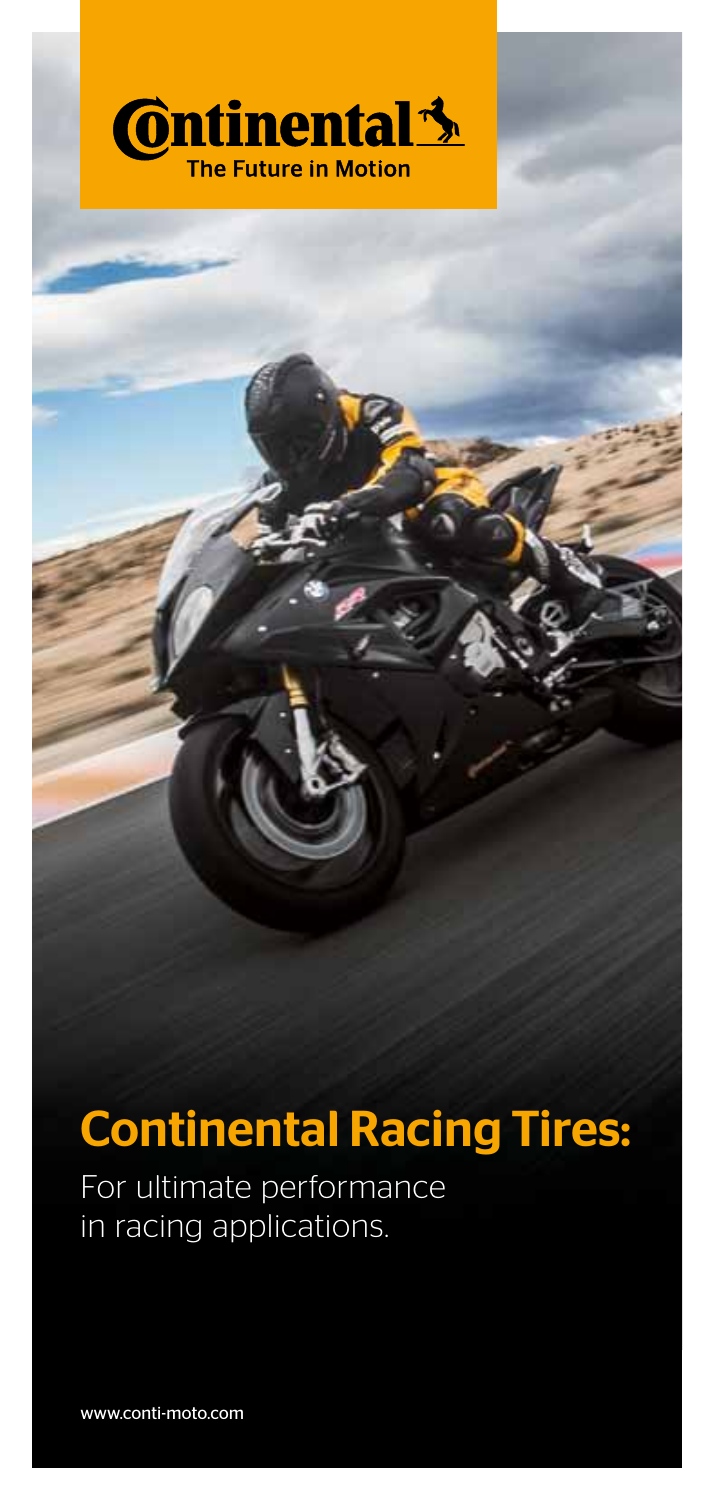# **ContiTrack**

Slick tire for track days and hobby racers (NHS).

- › Sustainable performance together with higher durability.
- › New carcass construction for significantly greater braking stability, precise turn-in and noticeably better corner exit traction.
- › Compound variations, adapted to supersport bikes and superbikes.





Rim Ø Size TL/TT Compound Article No. Remarks Front wheel 17″ 120/70 R 17 NHS TL Soft 02 44 403<br>120/70 R 17 NHS TL Medium 02 44 404 Rear wheel 17˝ 180/60 R 17 NHS TL Soft 02 44 410 180/60 R 17 NHS TL Medium 02 44 411 200/55 R 17 NHS TL Soft 02 44 631 200/55 R 17 NHS TL Medium 02 44 629

# Recommended tire pressure:

For racing use: After at least an hour with the tire warmers at 176 °F / 80 °C, the tire pressure should be measured and adjusted immediately after the first short session.

| <b>ContiTrack</b>    | <b>Front</b>        | Rear                                      |
|----------------------|---------------------|-------------------------------------------|
| Hot (80 °C / 176 °F) | 2.25 bar / 32.5 psi | 1.55 bar - 1.7 bar<br>22.5 psi - 24.6 psi |

# Rear wheel dimensions

| <b>Size</b> | <b>Diameter</b> | <b>Circumference</b> | <b>Width</b>        |
|-------------|-----------------|----------------------|---------------------|
| 180/60 R 17 | 649 mm          | 2039 mm              | 184 mm              |
| 200/55 R 17 | 655 mm          | 2058 mm              | $192 \,\mathrm{mm}$ |

## Applications:

| 180/60 R 17 | 5 %" Rims | for supersport bikes                |
|-------------|-----------|-------------------------------------|
| 200/55 R 17 | 6″ Rims   | for supersport bikes and superbikes |

# Compound variations:

| Soft   | Sprint racing, one-day training;<br>good for high outdoor temperatures                             |
|--------|----------------------------------------------------------------------------------------------------|
| Medium | Sprint racing, long-distance racing, 1-2 day training;<br>for a wide range of outdoor temperatures |

## Recommendation:

| <b>Front wheel</b> | Soft   |
|--------------------|--------|
| <b>Rear wheel</b>  | Medium |



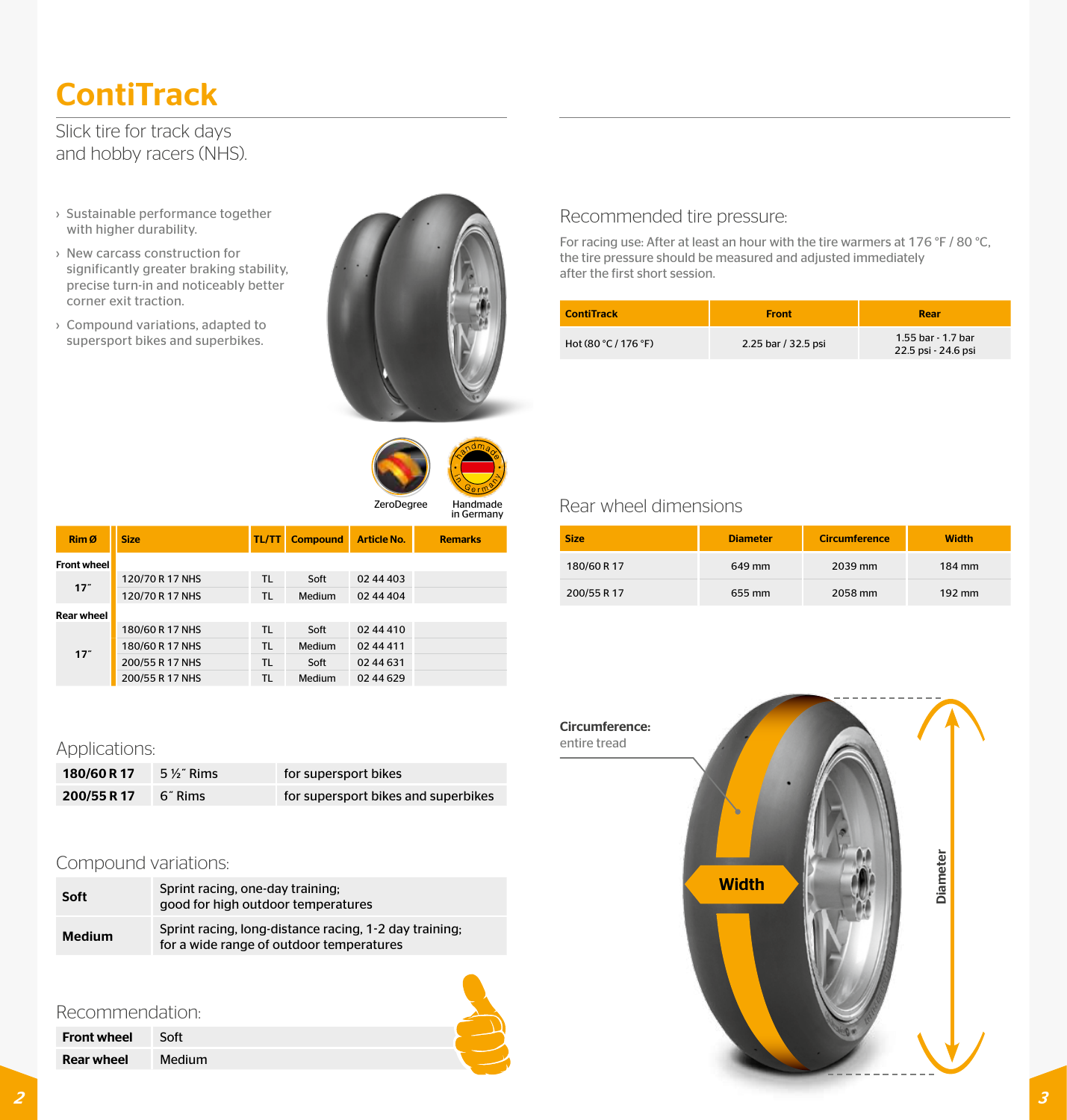# ContiRace ATTACK Rain

Competition rain tire (NHS).

- › Innovative pattern design to ensure optimal water clearance and high grip in extreme wet track conditions.
- › Controllable ride with high feedback characteristics providing excellent traction even under hard riding conditions due to a state-of-the-art racing rain compound.





| Rim Ø              | <b>Size</b>     | <b>TL/TT</b> | <b>Article No.</b> | <b>Remarks</b> |
|--------------------|-----------------|--------------|--------------------|----------------|
| <b>Front wheel</b> |                 |              |                    |                |
| 17 <sup>°</sup>    | 120/70 R 17 NHS | TL.          | 02 44 263          |                |
| <b>Rear wheel</b>  |                 |              |                    |                |
| 17 <sup>th</sup>   | 180/55 R 17 NHS | TL.          | 02 44 2 64         |                |
|                    | 190/55 R 17 NHS | TL           | 02 44 107          |                |

## Recommended tire pressure:

**Tip:** Use the tire without the tire warmer so that the rider can get used to the increasing grip. However, it is also possible to pre-heat the tire. WARNING! Tire pressure depends on the outdoor temperature.

#### Use without tire warmers:

| <b>ContiRaceAttack Rain</b> | <b>Front</b>                           | Rear            |
|-----------------------------|----------------------------------------|-----------------|
| Cold                        | $2.1 - 2.3$ bar /<br>30.45 - 33.35 psi | $2.1 - 2.3$ bar |

#### Use with tire warmers:

| <b>ContiRaceAttack Rain</b> | <b>Front</b>             | Rear                     |
|-----------------------------|--------------------------|--------------------------|
| Hot $(40 °C / 104 °F)$      | max. 2.4 bar / 34.80 psi | max. 2.4 bar / 34.80 psi |

# ContiRace ATTACK 2 soft/medium

DOT homologated race tire with BlackChili Compound for maximum performance lap after lap.

- › PERFORMANCE: treaded race track tire for amateur racers.
- › BLACKCHILI RACE-COMPOUND: for fast warm-up and consistently high grip - available in both soft and medium compound.
- › CONSTRUCTION: higher stability when braking into and accelerating out of corners, together with constantly good feedback (GripLimitFeedback Technology).
- › UNCOMPLICATED: simple application: in varying conditions these race tires maintain temperature more consistently.
- › RACETRACKS: tested with lowered air pressure for race track use; tire warmers recommended for track use.

Street legal use up to 270 km/h (169 mph).

› Depending on the application, it can be combined with the ContiRaceAttack 2 Street for longer durability needs at Endurance racing.



| Rim Ø              | <b>Size</b>      | LI/SI | TL/TT     | <b>Compound</b> | <b>Article No.</b> | <b>Remarks</b> |
|--------------------|------------------|-------|-----------|-----------------|--------------------|----------------|
| <b>Front wheel</b> |                  |       |           |                 |                    |                |
| 17"                | 120/70 ZR 17 M/C | 58W   | <b>TL</b> | Soft            | 02 44 650          | <b>NEW</b>     |
|                    | 120/70 ZR 17 M/C | 58W   | TL        | Medium          | 02 44 654          | <b>NEW</b>     |
| <b>Rear wheel</b>  |                  |       |           |                 |                    |                |
|                    | 160/60 ZR 17 M/C | 69W   | TL.       | Soft            | 02 44 651          | <b>NEW</b>     |
|                    | 160/60 ZR 17 M/C | 69W   | <b>TL</b> | Medium          | 02 44 655          | <b>NEW</b>     |
| 17"                | 180/60 ZR 17 M/C | 75W   | TL.       | Soft            | 02 44 652          | <b>NEW</b>     |
|                    | 180/60 ZR 17 M/C | 75W   | <b>TL</b> | Medium          | 02 44 656          | <b>NEW</b>     |
|                    | 190/55 ZR 17 M/C | 75W   | <b>TL</b> | Soft            | 02 44 653          | <b>NEW</b>     |
|                    | 190/55 ZR 17 M/C | 75W   | <b>TL</b> | Medium          | 02 44 657          | <b>NEW</b>     |

## Recommended tire pressure:

For racing use: After at least an hour with the tire warmers at 176 °F / 80 °C, the tire pressure should be measured and adjusted immediately after the first short session.

| <b>ContiRaceAttack 2 soft / medium</b> | <b>Front</b>                           | Rear                      |
|----------------------------------------|----------------------------------------|---------------------------|
| Cold                                   | $2.2 - 2.3$ bar /<br>31.90 - 33.35 psi | 2.0 bar / 29.00 psi       |
| Hot (80 °C / 176 °F)                   | $2.4 - 2.5$ bar /<br>34.80 - 36.25 psi | up to 2.4 bar / 34.80 psi |



**BLACK CHILI** 

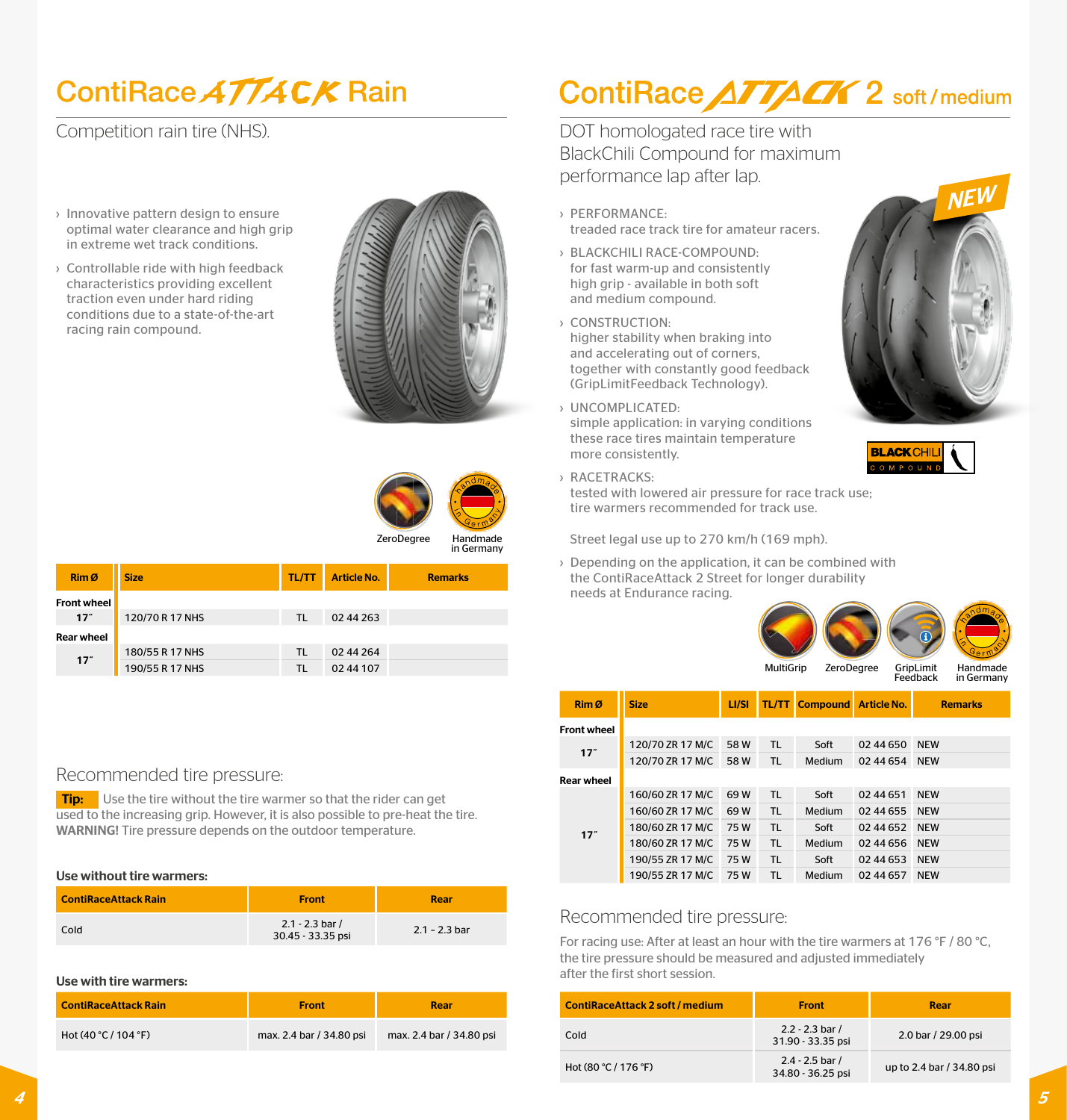# ContiRace ATTACK 2 Street

Our fastest Hypersport tire with BlackChili Performance from the race track to the road.

- › PERFORMANCE: our race track tire - also for your favourite road rides.
- › BLACKCHILI HYPERSPORT-COMPOUND: for maximum grip on road and racetrack surfaces.
- › PROFILE: minimal negative tread, no grooves on shoulder to allow maximum grip at lean angles.

› Trust:

maximum predictability at the limit due to special carcass construction and tread compound (GripLimitFeedback Technology).

› RACETRACKS:

tested with lowered air pressure for race track use; also suitable for tire warmers.

For even greater performance on the racetrack the ContiRaceAttack 2 Street may be combined with the ContiRaceAttack 2 soft / medium.





# ContiSport ATTACK 4

Maximum grip with BlackChili Performance, accuracy and easy handling for the most powerful superbikes.

- › BLACKCHILI SPORT-COMPOUND: more grip and improved traction thanks to the latest compound technology.
- › NEW PROFILE DESIGN: larger footprint at extreme lean angles.
- › HANDLING: typical Conti agility and precision when turning.
- › WARM-UP: rapid warm-up for confidence from the first kilometres.
- › WET HANDLING: RainGrip technology of the Continental test winners.

Front wheel 17˝

Rear wheel

17˝

› TRACK DAYS: also suitable for hobby race track use (without tire warmers).

Rim Ø <mark>Size LI/SI TL/TT Article No. Remarks</mark>

TractionSkin MultiGrip ZeroDegree RainGrip GripLimitFeedback Handmade

120/60 ZR 17 M/C (55 W) TL 02 44 597 NEW 120/70 ZR 17 M/C (58 W) TL 02 44 598 NEW 120/70 ZR 17 M/C (58 W) TL C 02 44 684 NEW

160/60 ZR 17 M/C (69 W) TL 02 44 604 NEW 180/55 ZR 17 M/C (73 W) TL 02 44 603 NEW 190/50 ZR 17 M/C (73 W) TL 02 44 602 NEW 190/50 ZR 17 M/C (73 W) TL C 02 44 685 NEW 190/55 ZR 17 M/C (75 W) TL 02 44 600 NEW 190/55 ZR 17 M/C (75 W) TL C 02 44 686 NEW 200/55 ZR 17 M/C (78 W) TL 02 44 599 NEW





in Germany

MultiGrip ZeroDegree GripLimit Handmade in Germany

| Rim Ø              | <b>Size</b>      | LI/SI  | <b>TL/TT</b> | <b>Article No.</b> | <b>Remarks</b> |
|--------------------|------------------|--------|--------------|--------------------|----------------|
| <b>Front wheel</b> |                  |        |              |                    |                |
| 17 <sup>°</sup>    | 120/70 ZR 17 M/C | (58 W) | TL.          | 02 44 658          | <b>NEW</b>     |
| <b>Rear wheel</b>  |                  |        |              |                    |                |
|                    | 180/55 ZR 17 M/C | (73 W) | TL.          | 02 44 659          | <b>NEW</b>     |
| 17"                | 190/50 ZR 17 M/C | (73 W) | TL.          | 02 44 660          | <b>NEW</b>     |
|                    | 190/55 ZR 17 M/C | (75 W) | TL.          | 02 44 661          | <b>NEW</b>     |
|                    | 200/55 ZR 17 M/C | (78 W) | TL.          | 02 44 662          | <b>NEW</b>     |

## Recommended tire pressure:

For racing use: After at least an hour with the tire warmers at 176 °F / 80 °C. the tire pressure should be measured and adjusted immediately after the first short session.

| <b>ContiRaceAttack 2 Street</b> | <b>Front</b>                           | Rear                      |
|---------------------------------|----------------------------------------|---------------------------|
| Cold                            | $2.2 - 2.3$ bar /<br>31.90 - 33.35 psi | 2.0 bar / 29.00 psi       |
| Hot (80 °C / 176 °F)            | $2.4 - 2.5$ bar /<br>34.80 - 36.25 psi | up to 2.4 bar / 34.80 psi |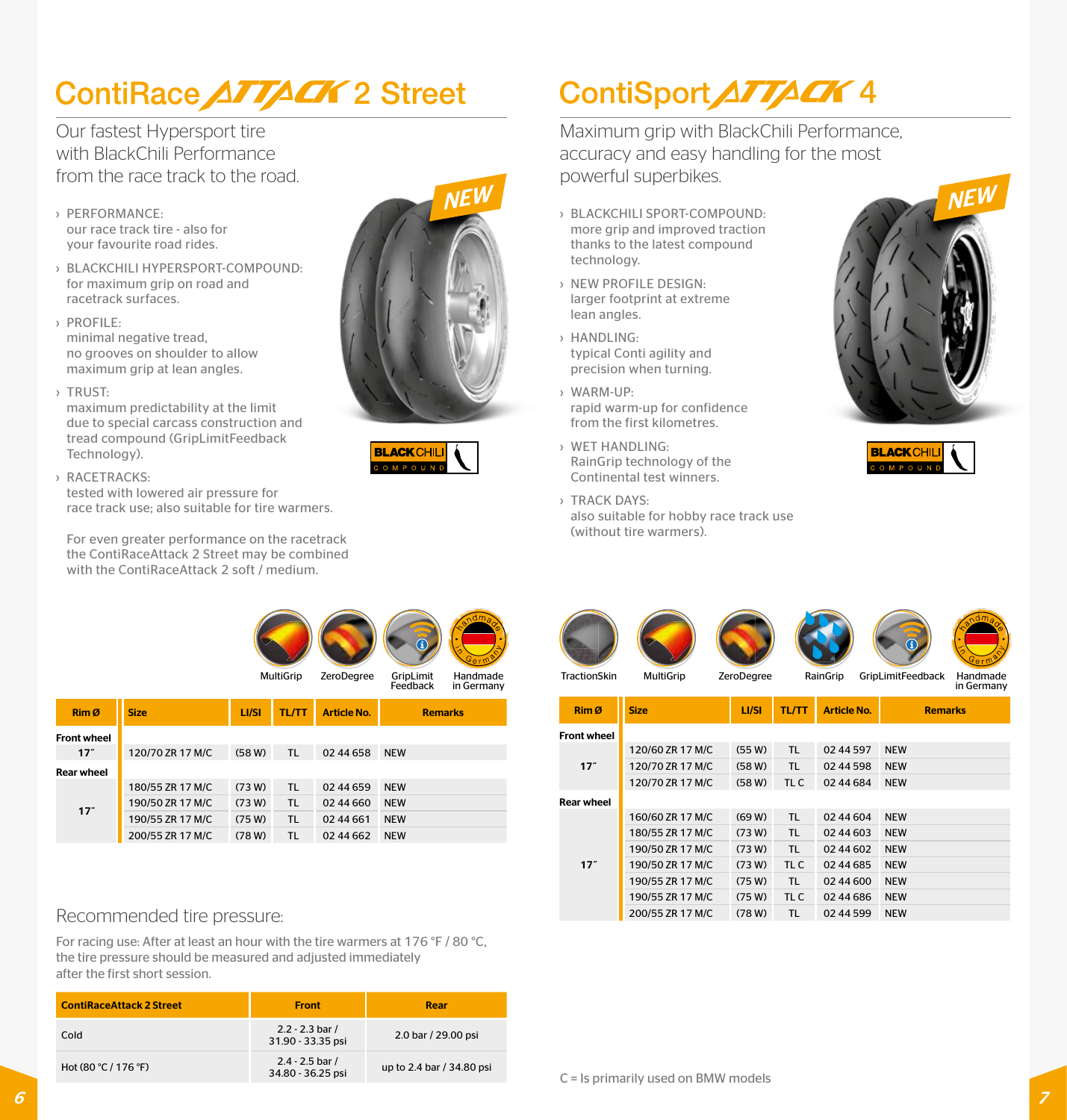# ContiRoad ATTACK 3 CR

Perfect choice for heavy, powerful Classic Sport- and Superbikes.

- › Successor of the legendary and well reputed test winner ContiRoadAttack 2 CR.
- › Optimized racing compound for maximum grip.
- › Special radial classic bike carcass for narrow rims providing extraordinary handling and stability; the Benchmark in the Classic Racing Segment.
- › Improved wet performance due to a new tread pattern design and compound, developed for Classic and Vintage racing.
- › Customized pattern design for the size 150/65 R 18 for maximum performance under acceleration at corner exit.
- › GripLimitFeedback for predictable handling at the limit.





150/65 R 18

in Germany

# Rim classifications

### Front wheel

| <b>Size</b>               | <b>Standard rim (ETRTO)</b>     |
|---------------------------|---------------------------------|
| 100/90 R 18 M/C 56V TL    | 1.85 x 18: 2.50 x 18: 2.75 x 18 |
| 110/80 ZR 18 M/C (58W) TL | 2.50 x 18: 2.75 x 18: 3.00 x 18 |

### Rear wheel

| <b>Size</b>             | <b>Standard rim (ETRTO)</b>                |
|-------------------------|--------------------------------------------|
| 110/80 R 18 M/C 58 V TL | 2.15 x 18: 2.50 x 18: 2.75 x 18: 3.00 x 18 |
| 130/80 R 18 M/C 66V TL  | $3.00 \times 18$ : 3.50 $\times$ 18        |
| 150/65 R 18 M/C 69H TL  | 4.00 x 18: 4.25 x 18: 4.50 x 18            |

## Recommended tire pressure:

| <b>ContiRoadAttack 3 CR</b> | <b>Front</b>                                                                         | Rear                                                                           |
|-----------------------------|--------------------------------------------------------------------------------------|--------------------------------------------------------------------------------|
| Cold                        | 100er - 2.1 - 2.2 bar / 30.45 - 31.9 psi<br>110er - 2.2 - 2.3 bar / 31.9 - 33.35 psi | 130er - 2.0 - 2.2 bar / 29 - 31.9 psi<br>150er - 1.8 - 2.0 bar / 26.1 - 29 psi |

|  | Rim Ø              | <b>Size</b>      | LI/SI  | <b>TL/TT</b> | <b>Standard</b><br>rims (ETRTO)                                                                  | <b>Article No.</b> | <b>Remarks</b> |
|--|--------------------|------------------|--------|--------------|--------------------------------------------------------------------------------------------------|--------------------|----------------|
|  | <b>Front wheel</b> |                  |        |              |                                                                                                  |                    |                |
|  | 18 <sup>th</sup>   | 100/90 R 18 M/C  | 56 V   | TL.          | $1.60 \times 18$<br>$1.85 \times 18$<br>$2.15 \times 18$<br>$2.50 \times 18$<br>$2.75 \times 18$ | 02 44 5 64         |                |
|  |                    | 110/80 ZR 18 M/C | (58 W) | TL.          | $2.15 \times 18$<br>$2.50 \times 18$<br>$2.75 \times 18$<br>$3.00 \times 18$                     | 02 44 565          |                |
|  | <b>Rear wheel</b>  |                  |        |              |                                                                                                  |                    |                |
|  |                    | 110/80 R 18 M/C  | 58 V   | TL           | $2.15 \times 18$<br>$2.50 \times 18$<br>$2.75 \times 18$<br>$3.00 \times 18$                     | 02 44 583          |                |
|  | 18 <sup>7</sup>    | 130/80 R 18 M/C  | 66 V   | TL C         | $2.75 \times 18$<br>$3.00 \times 18$<br>$3.50 \times 18$                                         | 02 44 566          |                |
|  |                    | 150/65 R 18 M/C  | 69 H   | <b>TL</b>    | $4.00 \times 18$<br>$4.25 \times 18$<br>$4.50 \times 18$                                         | 02 44 558          |                |

TractionSkin MultiGrip ZeroDegree RainGrip GripLimitFeedback Handmade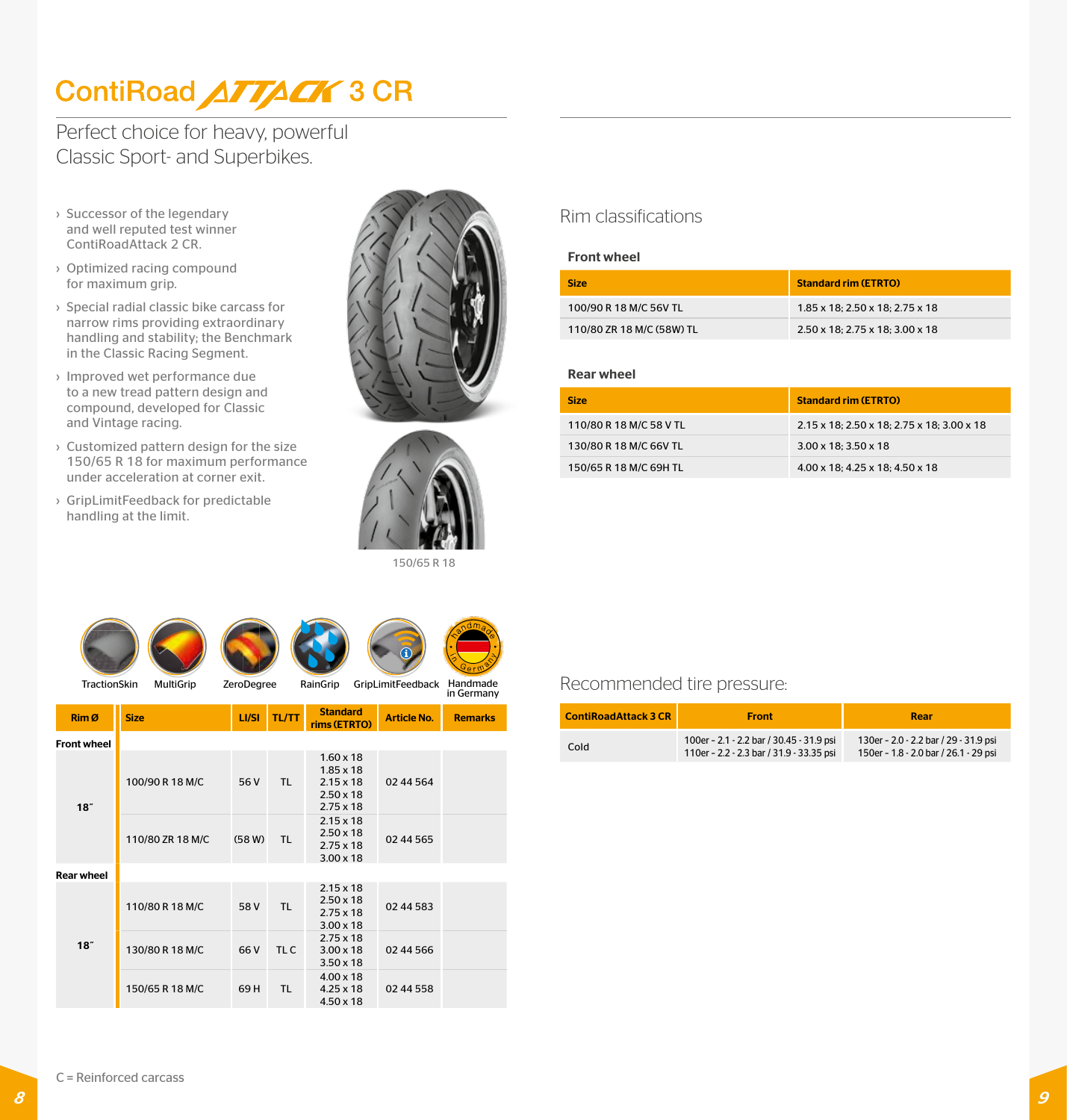# When should I use each tire?

The tire temperature should be measured immediately after the first lap and tire pressure should be adjusted.



### ContiTrack:

For track racing and race training. Use of tire warmers recommended. NHS – Not street legal.

### ContiRaceAttack 2 soft / medium:

For track racing and race training. Use of tire warmers recommended. Street legal up to 270 km/h / 169 mph.

#### ContiRaceAttack 2 Street:

For riding and race training in dry conditions. Use without tire warmers possible. Street legal.

#### ContiSportAttack 4:

Also suitable for hobby race track use (without tire warmers).

### ContiRaceAttack Rain:

For use on completely wet race tracks. NHS – Not street legal.

#### ContiRoadAttack 3 CR:

18˝ racing tire for use on classic motorcycles. Street legal.

| <b>ContiRaceAttack 2</b><br>soft / medium                         | <b>ContiRaceAttack 2</b><br><b>Street</b>                         | <b>ContiSportAttack 4</b>                   |
|-------------------------------------------------------------------|-------------------------------------------------------------------|---------------------------------------------|
| Racing                                                            | Hypersport                                                        | Supersport                                  |
| 90%                                                               | 50%                                                               | 10%                                         |
| î,<br>10%<br>$(5270 \text{ km/h})$                                | Ĥ,<br>50%                                                         | 90%                                         |
| Reduced tire pressure<br>for the race track                       | Reduced tire pressure<br>for the race track                       | Reduced tire pressure<br>for the race track |
| Can be combined with<br><b>ContiRaceAttack 2</b><br><b>Street</b> | Can be combined with<br><b>ContiRaceAttack 2</b><br>soft / medium |                                             |
| Tire warmer<br>(recommended)                                      | Tire warmer<br>(possible)                                         | Tire warmer<br>(no)                         |